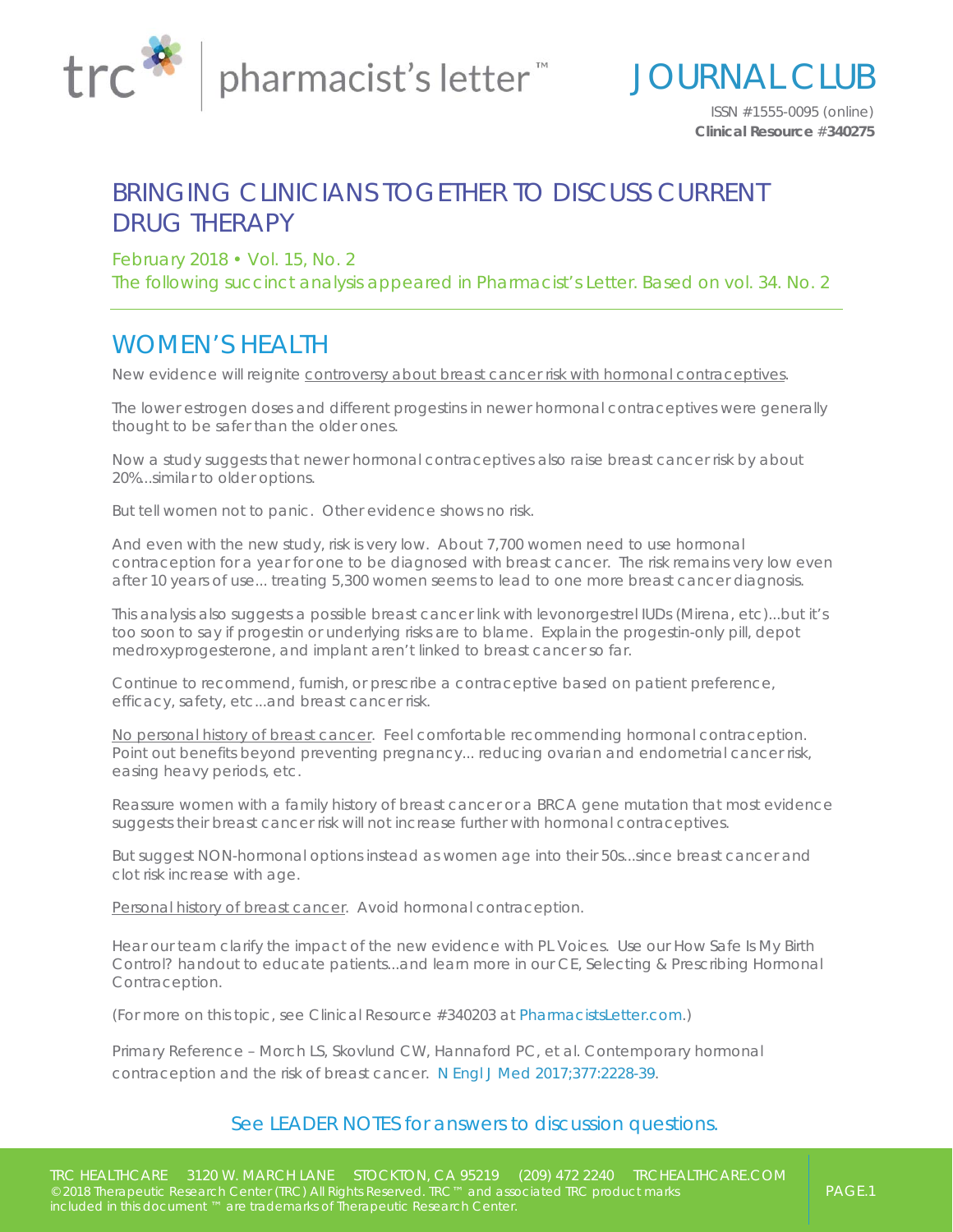



*PL Journal Club*  **February 2018**

## DISCUSSION QUESTIONS OVERVIEW OF CURRENT THERAPY

**1. What is known about hormonal contraceptives and the risk of breast cancer?**

#### ANALYSIS OF NEW STUDY

**2. What type of study was this? How were the patients selected for inclusion?**

**3. How were the patient groups and outcomes defined?**

**4. What were the results of the prospective cohort study?**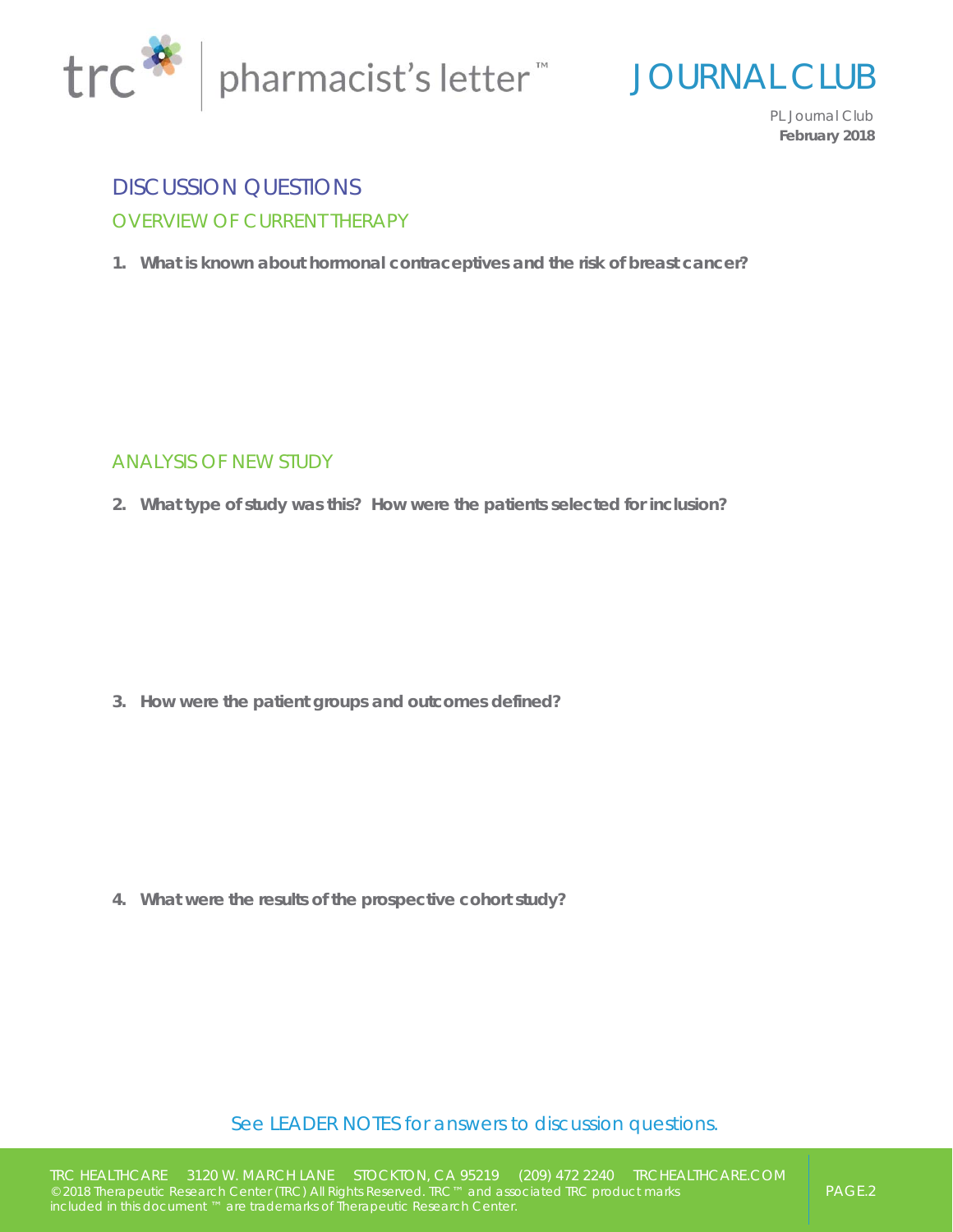

JOURNAL CLUB

*PL Journal Club*  **February 2018**

**5. What were the strengths and weaknesses of the prospective cohort study?**

**6. Were the results expressed in terms we care about and can use?**

#### HOW SHOULD THE NEW FINDINGS CHANGE CURRENT THERAPY?

**7. Do the results change your practice? How?**

#### APPLY THE NEW FINDINGS TO THE FOLLOWING CASE

G.E. is a 32 year old who presents to your office for her gynecologic exam. Her last pap smear was three years ago and has never been abnormal. Her only medication is a combined oral contraceptive (drospirenone 3 mg/ethinyl estradiol 20 mcg, *Yaz*, etc).

In updating her history, you note that she married four months ago and is not interested in having children. Also, her maternal aunt was diagnosed with breast cancer last year, and is now cancer free after undergoing bilateral mastectomy.

Since she does not want to become pregnant for the long-term, she would like to discuss alternative forms of contraception with you and the side effects profiles of each type.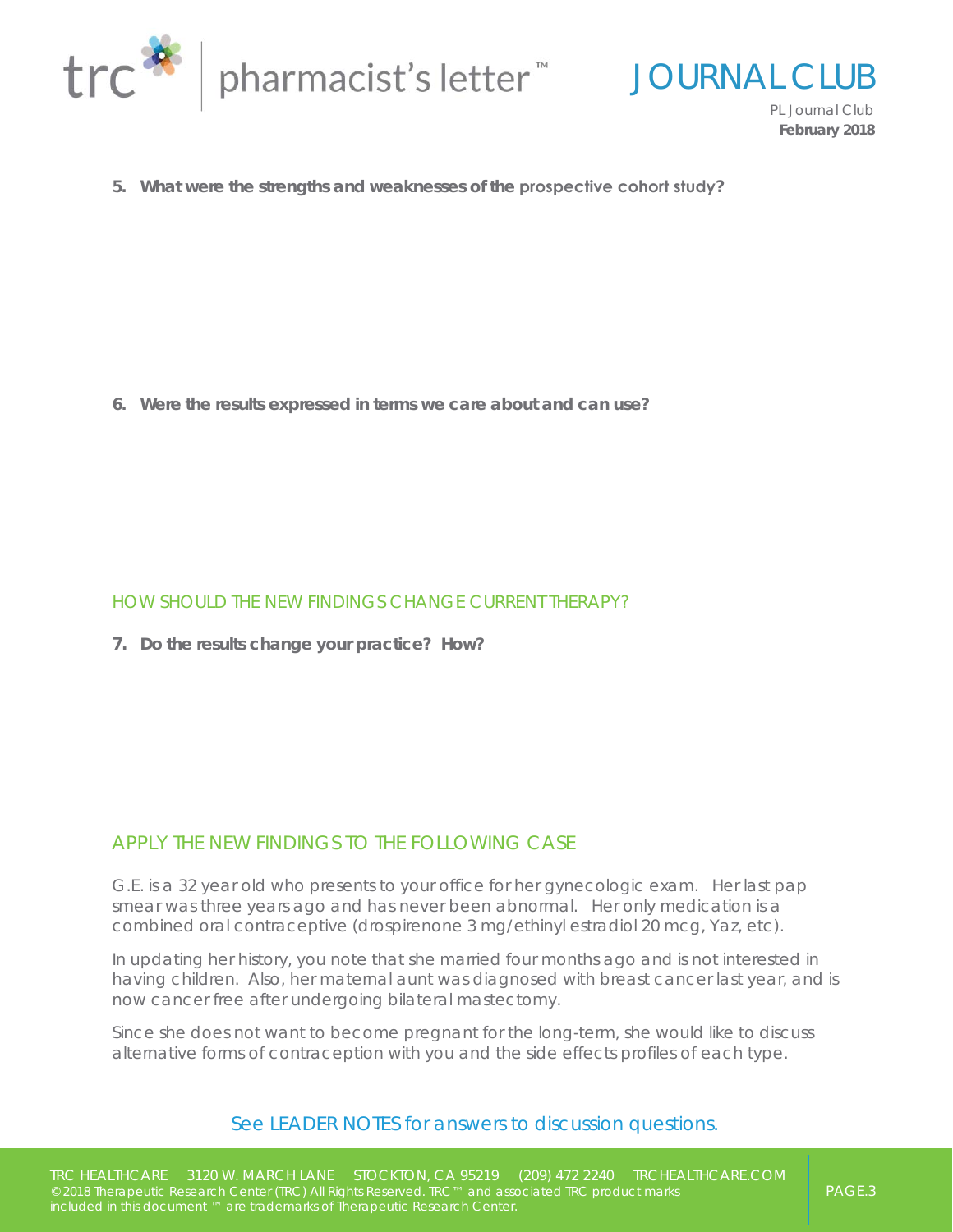

JOURNAL CLUB *PL Journal Club*  **February 2018**

**8. What are G.E.'s options for contraception and how do they compare?**

G.E. is interested in a one of the IUD options and asks about their effects on cancer risk, particularly breast cancer, in light of her aunt's recent diagnosis.

**9. How should you counsel G.E. regarding the risk of breast cancer with hormonal contraception?** 

G.E. is most comfortable with avoiding hormonal contraception. You schedule insertion of the copper IUD during your next procedure clinic.

**10. What follow-up should be done after insertion of an IUD?**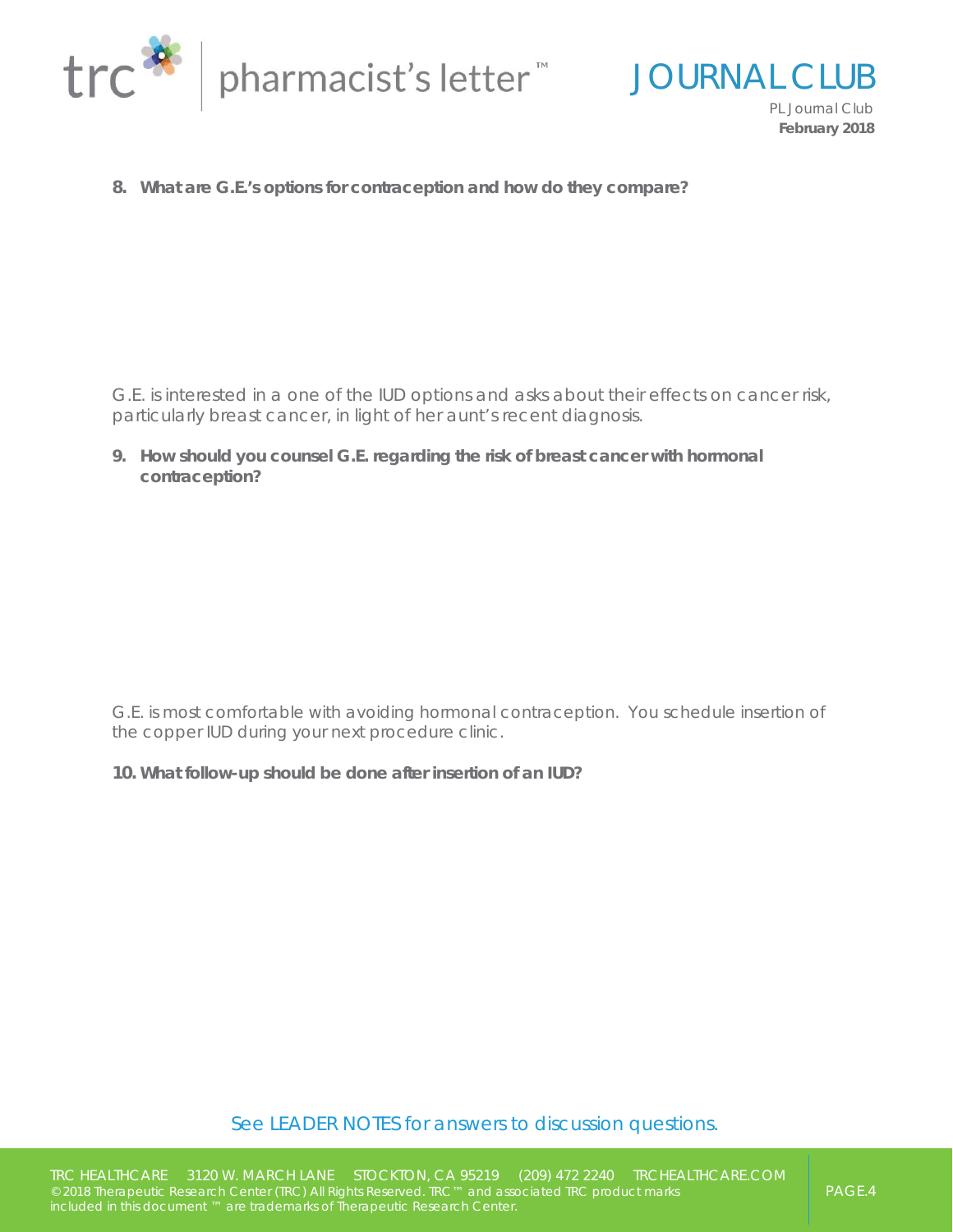

JOURNAL CLUB *PL Journal Club* 

**February 2018**

### **REFERENCES**

*Bassuk SS, Manson JE. Oral contraceptives and menopausal hormone therapy: relative and attributable risks of cardiovascular disease, cancer, and other health outcomes. [Ann Epidemiol 2015;25:193-200](https://www.ncbi.nlm.nih.gov/pubmed/25534509).* 

*Chuffa LG, Lupi-Junior LA, Costa AB, et al. The role of sex hormones and steroid receptors on female reproductive cancers. [Steroids. 2017;118:93-108.](https://www.ncbi.nlm.nih.gov/pubmed/28041951)* 

*Collaborative Group on Hormonal Factors in Breast Cancer. Breast cancer and hormonal contraceptives: collaborative reanalysis of individual data on 53 297 women with breast cancer and 100 239 women without breast cancer from 54 epidemiological studies. [Lancet. 1996;347:1713-27](https://www.ncbi.nlm.nih.gov/pubmed/8656904).* 

*Curtis KM, Jatlaoui TC, Tepper NK, et al. U.S. selected practice recommendations for contraceptive use, 2016. [MMWR Recomm Rep. 2016;65:1-66](https://www.ncbi.nlm.nih.gov/pubmed/27467319).* 

*Curtis KM, Peipert JF. Long-acting reversible contraception. [N Engl J Med. 2017;376:461-8](https://www.ncbi.nlm.nih.gov/pubmed/28146650).* 

*Evans G, Sutton EL. Oral Contraception. [Med Clin Nortn Am. 2015;99:479-503](https://www.ncbi.nlm.nih.gov/pubmed/25841596).* 

*[Lash TL, Fox MP, MacLehose RF, et al. Good practices for quantitative bias analysis. Int J Epidemiol 2014;43:1969-](https://www.ncbi.nlm.nih.gov/pubmed/25080530) 85.* 

*Marchbanks PA, Curtis KM, Mandel MG, et al. Oral contraceptive formulation and risk of breast cancer. [Contraception 2012;85:342-50.](https://www.ncbi.nlm.nih.gov/pubmed/22067757)* 

*Morch LS, Skovlund CW, Hannaford PC, et al. Contemporary hormonal contraception and the risk of breast cancer. [N Engl J Med 2017;377:2228-39.](https://www.ncbi.nlm.nih.gov/pubmed/29211679)*

*Additional Pharmacist's Letter Resources available at [PharmacistsLetter.com](http://pharmacistsletter.com) Commentary, Applying Study Results to Patient Care: Relative Risk, Absolute Risk, and Number Needed to Treat. [Pharmacist's Letter/Prescriber's Letter. October 2017.](http://pharmacistsletter.therapeuticresearch.com/pl/ArticleDD.aspx?pt=2&dd=331009#COMMENTARY11583) [Commentary, Glossary of Study Design and Statistical Terms. Pharmacist's Letter/Prescriber's Letter.](http://pharmacistsletter.therapeuticresearch.com/pl/ArticleDD.aspx?pt=2&dd=331009#COMMENTARY11582) October 2017. Chart, Postmenopausal Hormone Therapy. [Pharmacist's Letter/Prescriber's Letter. August 2017.](http://pharmacistsletter.therapeuticresearch.com/pl/ArticleDD.aspx?pt=2&dd=330803#CHART11389) [PL Voices, Choosing Hormone Therapy for Menopausal Symptoms. Pharmacist's Letter/Prescriber's](http://pharmacistsletter.therapeuticresearch.com/pl/ArticleDD.aspx?pt=2&dd=330803#PLVOICES11418) Letter. August 2017. [Chart, Comparison of Oral Contraceptives and Non-Oral Alternatives. Pharmacist's](http://pharmacistsletter.therapeuticresearch.com/pl/ArticleDD.aspx?pt=2&dd=330609#CHART11182) Letter/Prescriber's Letter. June 2017. PL Voices, Management of Menstrual Migraine. [Pharmacist's Letter/Prescriber's Letter. June 2017.](http://pharmacistsletter.therapeuticresearch.com/pl/ArticleDD.aspx?pt=2&dd=330609#PLVOICES11180) [Commentary, Intrauterine Contraceptives: IUDs. Pharmacist's Letter/Prescriber's Letter. February](http://pharmacistsletter.therapeuticresearch.com/pl/ArticleDD.aspx?pt=2&dd=310712#COMMENTARY8654) 2017. [Chart, Contraception for Women With Chronic Medical Conditions. Pharmacist's Letter/Prescriber's](http://pharmacistsletter.therapeuticresearch.com/pl/ArticleDD.aspx?pt=2&dd=320901#CHART10111)* 

*Letter. August 2016. [Commentary, Hormonal Contraception in Older Women. Pharmacist's Letter/Prescriber's Letter.](http://pharmacistsletter.therapeuticresearch.com/pl/ArticleDD.aspx?pt=2&dd=320110#COMMENTARY9267)* 

*December 2015.* 

*[PL Voices, Choosing a Hormonal Contraceptive. Pharmacist's Letter/Prescriber's Letter. October](http://pharmacistsletter.therapeuticresearch.com/pl/ArticleDD.aspx?pt=2&dd=311001#PLVOICES8933)  2015.* 

*Chart, Choosing a Hormonal Contraceptive. [Pharmacist's Letter/Prescriber's Letter. October 2015.](http://pharmacistsletter.therapeuticresearch.com/pl/ArticleDD.aspx?pt=2&dd=311001#CHART8934)*